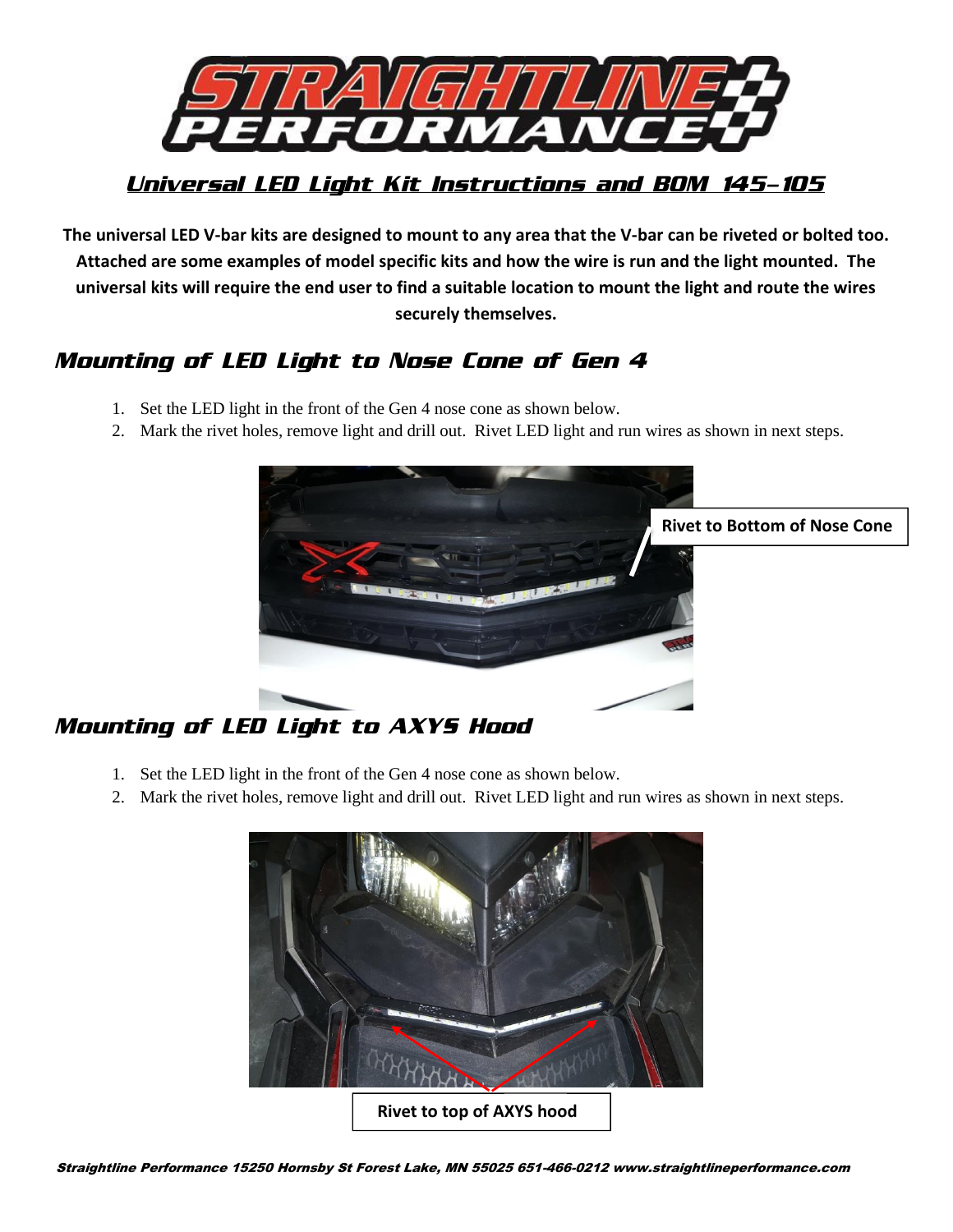## *Mounting the LED light switch*

- *1.* Mount the LED light switch on the console.
- *2.* Drill a ¾" hole and drop the LED light harness through the hole. Be sure to push down as it will lock on the plastic.
- *3.* The LED switch has a marking with 1 hash on one side and 2 hashes on the other side. Install the 1 hash mark forward. This is the standard setting when pushed to turn on LED lights when sled is running.
- *4.* By purchasing the accessory 12V harness you can leave the light on when the unit is off for accessory lighting. Parts number 145-100.



*Wiring the LED Harness*

- 1 With the Hood removed, route and zip tie wires as shown below.
- 2 Be sure to not have any wires or zip ties close to the exhaust.
- 3 See the Routing on the next page of the White Lines as a reference.
- 4 Wire picture below shows the kit completely connected. The open red and black wires need to be connected to a known/reliable 12-14volt DC power supply.



Straightline Performance 15250 Hornsby St Forest Lake, MN 55025 651-466-021[2 www.straightlineperformance.com](http://www.straightlineperformance.com/)